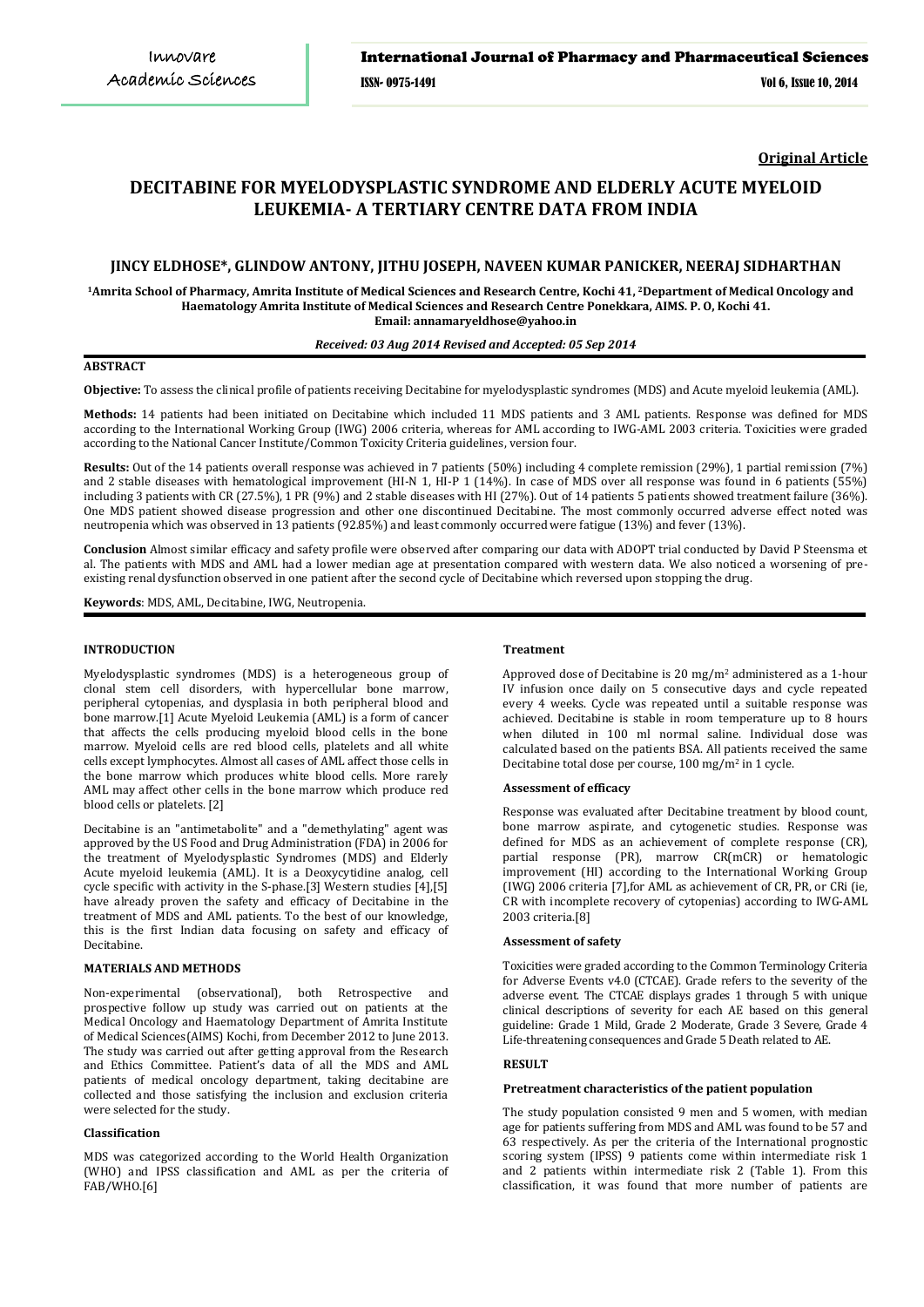included in intermediate risk 1. According to the WHO classification of MDS it was found that 4 patients were in RAEB 1, 4 patients in RAEB 2 and 3 patients in RCMD. According to the FAB classification of AML, 2 patients were included in M1 and 1 patient in M2. Karyotype of patients with MDS and AML, Data shows a majority of patients having good karyotype and two MDS patients with abnormal karyotype. Fig 1 illustrates the percentage of bone marrow blasts in patients before Decitabine therapy. From this data it was found that majority of MDS patients with <5% bone marrow blasts and AML patients with >20 % of bone marrow blasts.

| Demographic details        | No of patients | Disease variables               | No of patients |  |
|----------------------------|----------------|---------------------------------|----------------|--|
| Age distribution (year)    |                | <b>IPSS risk subgroup (MDS)</b> |                |  |
| 29-39                      |                | Intermediate-1                  |                |  |
| 40-49                      |                | Intermediate-2                  |                |  |
| 50-59                      |                | <b>FAB/WHO</b> classification   |                |  |
| 60-69                      | 4              | MDS RAEB 1                      | 4              |  |
| 70-79                      |                | MDS RAEB 2                      |                |  |
| <b>Gender distribution</b> |                | MDS RCMD                        |                |  |
| Male                       |                | AML M 1                         |                |  |
| Female                     |                | AML M 2                         |                |  |



**Fig. 1: Percentage of bone marrow blasts before treatment**

### **Assessment of efficacy**

Response was defined for MDS according to the International Working Group (IWG) 2006 criteria18; for AML according to IWG-AML 2003 criteria. Table 2 Illustrates the responses achieved in 7 out of 14 patients, including 4 CR (29%), 1 PR (7%) and 2 stable diseases with hematologic improvement (14%; HI-N 1 and HI-P 1). Five of the 14 patients had Treatment Failure (36%) and one patient discontinued the treatment after 2nd cycle (7%). Also noticed was one patient with disease progression (7%) after 4th cycle of Decitabine. Over all response rate was found to be 50 %. Response rate in MDS patients was 55 % and AML patients with 33 %.



| Table 2: Responses to Decitabine chemotherapy in having MDS |
|-------------------------------------------------------------|
| and AML                                                     |

|                                                             | Total<br>$(n=14)$ | AML $(n=3)$ | <b>MDS</b><br>(n=11) |
|-------------------------------------------------------------|-------------------|-------------|----------------------|
| <b>RESPONSES</b>                                            |                   |             |                      |
| CR, n (%)                                                   | 4(29)             | 1(33)       | 3(27.5)              |
| PR, n (%)                                                   | 1(7)              |             | 1(9)                 |
| Stable with HI, $n$ $\left(\frac{1}{0}\right)$ (HI-N 1, HI- | 2(14)             |             | 2(27)                |
| P 1)                                                        |                   |             |                      |
| Disease Prorgression, n (%)                                 | 1(7)              |             | 1(9)                 |
| Treatment Failure, n (%)                                    | 5(36)             | 2(67)       | 3(27.5)              |
| Treatment discontinued, n (%)                               | 1(7)              |             | 1(9)                 |
| <b>OVERALL RESPONSE RATE</b>                                | 7(50)             |             |                      |
| CRn(%)                                                      |                   | 1(33)       |                      |
| CR+PR+stable with HI, n (%)                                 |                   |             | 6(55                 |

#### **Assessment of safety**

Fig 2 shows frequency distribution of various adverse reactions that occurred during Decitabine chemotherapy in MDS and AML patients. Most common adverse drug reaction found in patients treated with Decitabine was neutropenia which belongs to the grade 2, grade 3, grade 4 and grade 5 of adverse drug reaction categorization (Table 3). Grade 5 adverse drug reactions included sepsis. Fatigue, Fever and Pneumonia came under grade 2 and grade 3 categories. Nausea and vomiting were observed only in limited no. of patients and belongs to the Grade 1 and 2. We also noticed the worsening of pre-existing renal dysfunction (Figure 3) observed in one patient after the second cycle of Decitabine which reversed upon stopping the drug.



**Fig. 2: Frequency distribution of adverse reactions Fig. 3: Serum creating nine level of patient before and after treatment**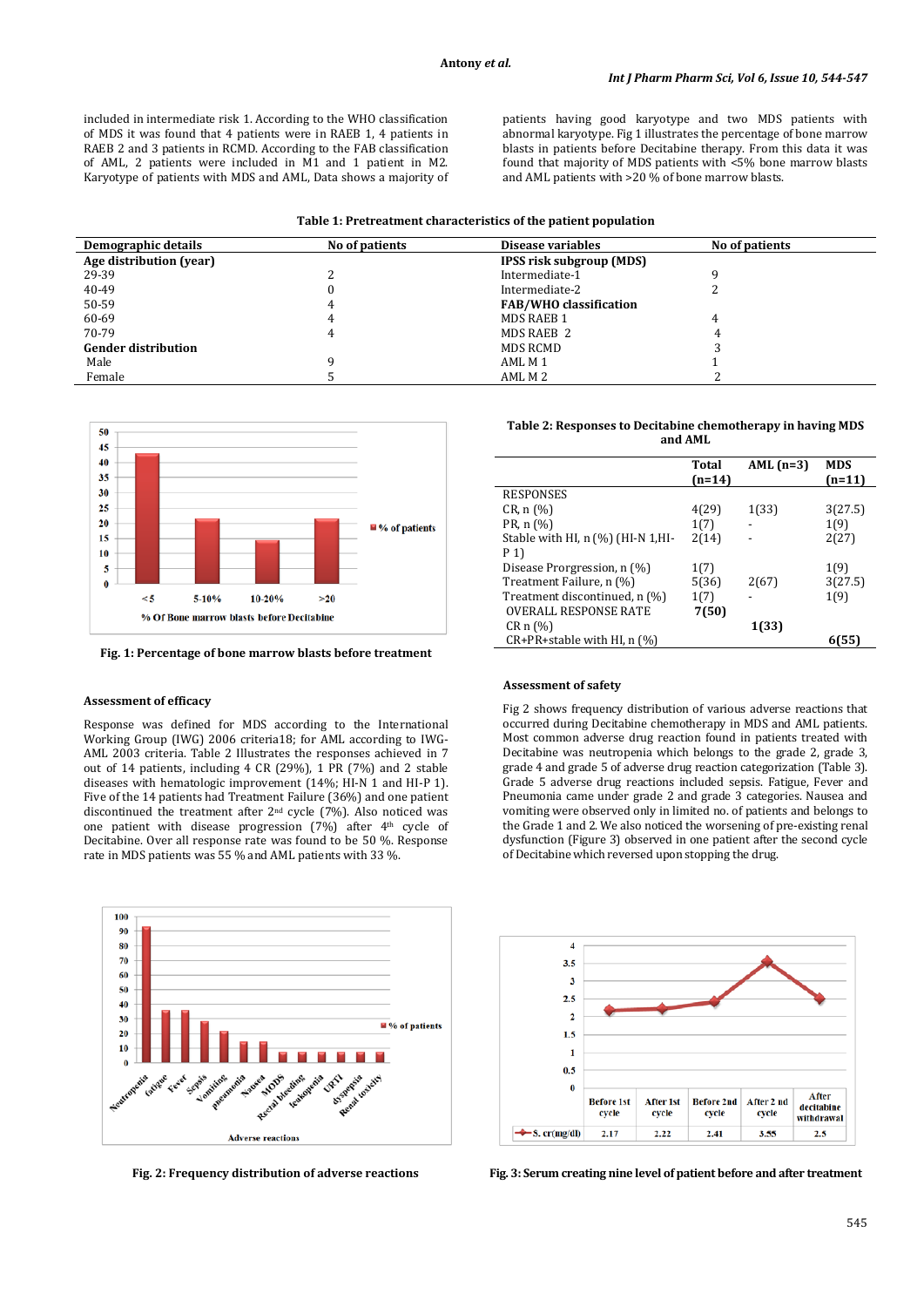### **Table 3: Grading of adverse effects of Decitabine in MDS and AML patients**

| <b>Adverse effects</b> | Grades  | Total no. of patients |  |
|------------------------|---------|-----------------------|--|
| Neutropenia            | Grade 2 | 4                     |  |
|                        | Grade 3 | 4                     |  |
|                        | Grade 4 | 2                     |  |
|                        | Grade 5 | 3                     |  |
| Fatigue                | Grade 2 | 3                     |  |
|                        | Grade 3 | 2                     |  |
| Fever                  | Grade 2 | 3                     |  |
|                        | Grade 3 | 2                     |  |
| Sepsis                 | Grade 2 | 1                     |  |
|                        | Grade 5 | 3                     |  |
| Vomiting               | Grade 1 | 3                     |  |
| Pneumonia              | Grade 2 | 1                     |  |
|                        | Grade 3 | 1                     |  |
| Nausea                 | Grade 2 | 2                     |  |
| MODS                   | Grade 3 | 1                     |  |
| Rectal bleeding        | Grade 2 | 1                     |  |
| Leukopenia             | Grade 1 | 1                     |  |
| URTI                   | Grade 3 | 1                     |  |
| Dyspepsia              | Grade 1 | 1                     |  |
| Renal toxicity         | Grade 2 | 1                     |  |

### **DISSCUSION**

This study population consists of 9 men and 5 women and the median age of patients suffering from MDS and AML was found to be 57 and 63 respectively. The multicentre ADOPT trial conducted by David P Steensma et al,[4]found the median age for patients suffering from MDS was  $72$  and a multicentre phase 2 study conducted by Amanda F Cashen et al [9]found the median age of patients suffering from AML to be 74. The present study showed a lower median age when compared to other studies. The median number of Decitabine cycle was 4 (range 1-11) in the present study. Patients received a median of five cycles of Decitabine therapy (range, 1-17 cycles), and 38% of patients received eight or more cycles in ADOPT trial. In 2 previous Phase II Decitabine studies the median number of Decitabine cycles was similar (median of 4 cycles). Assessment of Decitabine response according to the modified IWG criteria: Total 14 patients were treated with Decitabine. In this, over all response was achieved in 7 patients (50%) including 4 complete remission(29%), 1 partial remission(7%) and 2 stable diseases with hematological improvement(HIN-1,HIP-1). In case of MDS over all response was found in 6 patients(55%) including 3 patients with CR(27.5%),1 PR(9%) and 2 stable diseases with HI(27%). In ADOPT trial, the ORR was 32% (17 complete responses [CR] plus 15 Marrow CRs [mCRs]), and the overall improvement rate was 51%, which included 18% HI. In this study response rate of AML patients were found to be33 %(1 CR). Out of 14 patients, 5 patients showed treatment failure (36%), including 3 in AML and 2 in MDS. One patient showed disease progression after Decitabine therapy. The median time to initial clinical response was after the second cycle (range 1-4) [57%] and median response for the duration of improvement was 4 months (range 3-11). In ADOPT trial 82% demonstrated responses by the end of cycle 2. Out of 14 patients, the most commonly occurred adverse reaction was neutropenia and was observed in 13 patients (92.85%). This data was supported by the study conducted by Kantarjian H et al.[29]In the ADOPT trial, cytopenia was the most commonly reported grade 3 adverse events at rates of 31% for neutropenia, 18% for thrombocytopenia, 14% for febrile neutropenia, and 12% for anemia. In this study, the least commonly observed adverse drug reactions were fatigue (35.71%) and fever (35.71%) and belongs to grade2 and grade 3. Severe neutropenia and sepsis were categorized under grade 5 toxicities as they were the reasons for mortality. Minimum number of patients showed nausea and vomiting with grade 1 and 2. ADOPT trial also reported nausea and vomiting with grade 1 and grade 2. Adverse drug reactions like fever, sepsis pneumonia, URTI accounted for prolonged hospital stay and patient care. There were no changes found in laboratory parameters like AST and ALT after the

Decitabine chemotherapy as compared to the values prior to drug administration. Notably, febrile neutropenia occurred most commonly in the first cycle, particularly in 10% of patients. 32% of patients had delayed therapy mostly because of myelosuppression at a median of 8 days and 19% of administered cycles were associated with a hospitalization. Management of adverse effects, especially myelosuppression is essential to prevent early discontinuation of Decitabine therapy before achieving therapeutic benefit. Other clinically important factors that were observed in the study were Decitabine induced worsening of renal function in one patient and prolonged neutropenia (1-2 months) in another. However, no such cases were reported in any of the previously published studies. Even though our study was of short duration with small number of patients, these are relevant factors to be considered. So we propose further research about the above mentioned relevant factors. Almost similar efficacy and safety profile was observed after comparing this study and ADOPT trial.

## **CONCLUSION**

Myelodysplastic syndromes (MDS) are clonal bone marrow malignancies characterized by peripheral cytopenias and dysplastic changes in the bone marrow with various clinical features and for this life threatening disease, the treatment options were scarce. Dectabine emerged as a new solution for MDS treatment. International studies were conducted and Decitabine proved to be effective in the treatment of both MDS and AML. This study was conducted to give more information and data regarding the clinical efficacy and safety of Decitabine in Indian population. These data will surely reinforce the effectiveness of Decitabine and will definitely help healthcare professionals to treat MDS which was difficult to treat once. One of the main highlights of this study was the Decitabine influence in the renaly impaired patients. Decitabine was found to increase the serum creatinine level of one patient and this data will help to conduct further studies about its influence in renal impaired patients. Important information observed in one patient was that Decitabine induced prolonged neutropenia. Inspite of it being a life threatening disease, we were able to evaluate the efficacy with the available patients. Out of the small sample size, most of the patients showed significant hematological improvement. The most remarkable improvement appeared to be in the platelets. Most of the patients showed good response even after the second cycle. It was interesting to observe the different responses like early response, late response and no response in patients. Compared to other chemotherapy, vomiting was very mildly induced by Decitabine and even reported events belong to grade1 only. Thus, this can be a very promising treatment available for MDS patients.

#### **Abbreviations**

MDS: Myelodysplastic syndromes

- AML: Acute Myeloid Leukemia
- WHO: World Health Organization
- RA: Refractory anemia
- RARS: Refractory anemia with ring sideroblasts
- RAEB: Refractoryanemia with excess blasts
- FAB: French-American-British
- IPSS: International Prognostic Scoring System
- CR: Complete remission
- PR: Partial remission
- HI: Hematologic improvement
- HI- N: Hematologic improvement in neutrophils
- HI -P: Hematologic improvement in platelets
- FDA: Food and Drug Administration